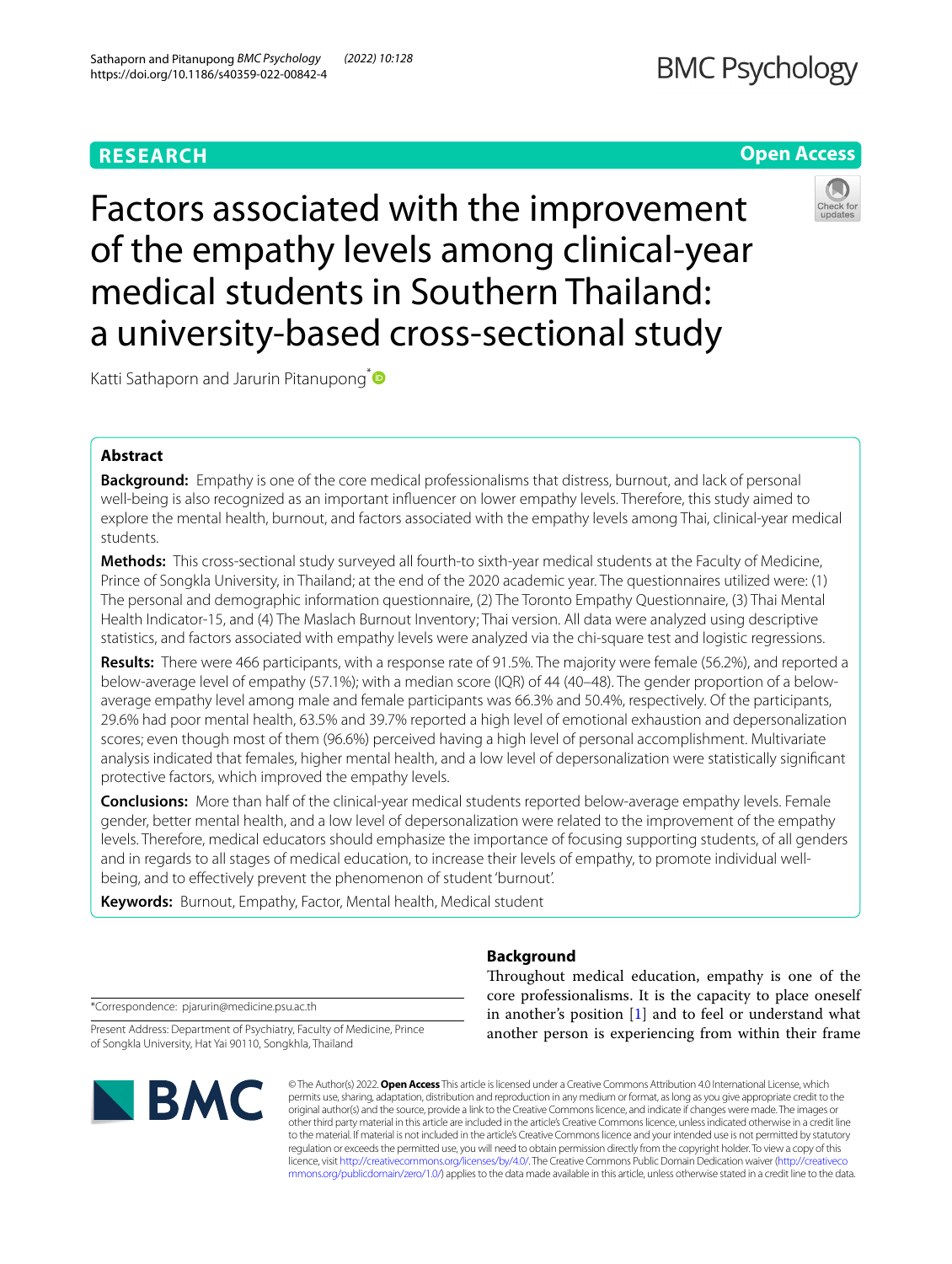of reference [[2\]](#page-8-1) that facilitates the understanding of the emotions of another person  $[3, 4]$  $[3, 4]$  $[3, 4]$  $[3, 4]$ . Therefore, empathy is an emotional experience between an observer and a subject; in which, the observer, based on visual and auditory cues, identifes and transiently experiences the subject's emotional state [[5,](#page-8-4) [6](#page-8-5)]. In addition, the observer must convey that they not only identify with but also understand the basis of the subject's feelings  $[7, 8]$  $[7, 8]$  $[7, 8]$  $[7, 8]$ . This is because most parts of successful treatment depend on efective patient-physician interactions. Physicians who understand their patients on a personal level stand a better chance of experiencing and conveying empathy, as well as treating said patient more efectively, than a physician who does not have this level of understanding [\[9](#page-8-8)].

Even though empathy is a major component of a satisfactory physician–patient relationship, prior studies have suggested that medical students' empathy levels might decline throughout clinical training. The main themes infuencing the development and expression of empathy, within the medical education curriculum, include a course or subject; detailing the student's character, patient's profle, and surrounding conditions [[10,](#page-8-9) [11](#page-8-10)]. Due to the nature of courses and approaches within medical education; such as hands-on experience, role models, science and theory [\[10](#page-8-9)], clinical training, and emphasis on the importance of empathy, these can negatively impact empathy  $[11]$ . The hypothesis might be that the training curriculum itself contributes to a decline in compassion after starting medical school [\[10](#page-8-9), [11](#page-8-10)]. Additionally, surrounding conditions; time pressures, stress, job dissatisfaction, professional distance, work environments, and a hidden curriculum of cynicism may also contribute to these problems [[12](#page-8-11)[–14](#page-8-12)]. In concerns to the student's character; maturity, personal level of empathy, and insecurities were factors associated with the impact of compassion for training [\[10](#page-8-9), [12](#page-8-11)]. Moreover, perception of being abused or mistreated [[15\]](#page-8-13), distress, which included depression, anxiety, and lack of personal wellbeing, have also been recognized as exerting an important infuence on practice habits [[16,](#page-8-14) [17](#page-8-15)], performance, or lower levels of empathy among medical students [[18](#page-8-16)].

Concerning the factors afecting empathy with patients among medical students, the prior study identifed "perspective-taking", "compassionate care" and "standing in patient's shoes" programs providing medical students to familiarize them with the importance of empathy and its role in care [[19](#page-8-17)]. However, organizational culture, personal and interpersonal, and demographic factors are strongly implicated in inhibiting empathy [\[20](#page-8-18)]. Moreover, burnout, a syndrome characterized by three dimensions: feelings of energy depletion or exhaustion; increased mental distance from one's job, or feelings of negativism or cynicism related to one's job as well as reduced professional efficacy  $[21]$  $[21]$  $[21]$ , is one factor that infuences the demonstration of empathetic behavior of physicians toward patients [\[20](#page-8-18), [22\]](#page-8-20). Additionally, gender, values, emotions and coping strategies, quality of life [\[14](#page-8-12)], increased workload [[13\]](#page-8-21), patient behavior, inappropriate role modeling, informal or experiential learning, and lack of organizational support are also related to empathy level [[22](#page-8-20)]. However, empathy may be a protective factor against burnout in physicians. Because empathy also positively impacts the physicians' quality of life, mental health and well-being: physicians evaluate an empathic relationship with patients as generating greater professional satisfaction [\[23](#page-8-22)].

In Thailand, one study was conducted in 2012, that identifed the levels of empathy among medical students, and illustrated those that were female and preclinicallevel students had higher empathy scores than their male and clinical-level counterparts. Notwithstanding this, that study did not identify any factors that correlate with empathy levels [\[23\]](#page-8-22). However, a recent study surveying preclinical-level and clinical-level medical students in 2021, identifed preclinical-level students as having a higher level of empathy than clinical-level students [\[24](#page-8-23)]. Additionally, a study, conducted in three faculties of medicines in Thailand in the 2020 academic year, showed about 61% of sixth-year medical students had belowaverage empathy levels.

As mentioned above, recent studies in Thailand have suggested that in regards to medical students, empathy might decline due to their clinical training; it could also be suggested that there is a 'hidden curriculum of cynicism', which contributes to a decline of empathy levels. If this is true then it begs the question of why and how. Therefore, our study aimed to determine whether lower levels of empathy among clinical-level medical students are associated with mental health, burnout, and clinicalyear level.

Findings could potentially provide useful information that can support efforts to enhance empathy, promote well-being, reduce distress among medical students, and establish an educational program about medical professionalism for each academic level.

### **Methods**

After approval from the corresponding Human Research Ethics Committee of the Faculty of Medicine, Prince of Songkla University (REC: 64-135-3-1), this cross-sectional study was conducted on all fourth-to sixth-year medical students, studying at the Faculty of Medicine, Prince of Songkla University, Hat Yai Hospital Medical Education Center, and Yala Hospital Medical Education Center, in the six-year graduate medical programs; at the end of the 2020 academic year. There were a total of 509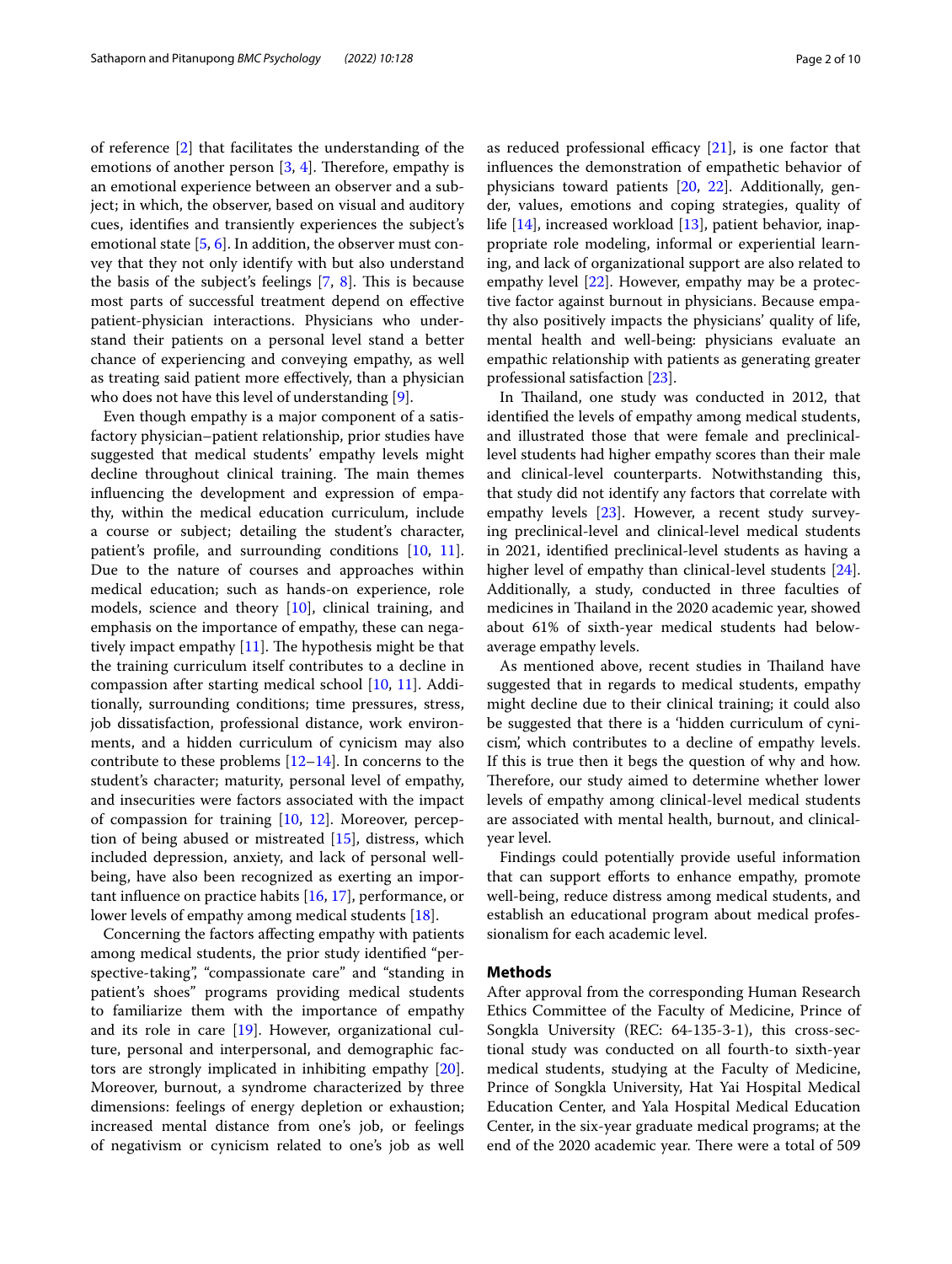medical students: 174 from the fourth-year, 181 from the ffth-year, and 154 from the sixth-year. To be included, participants had to meet the criteria of being a medical student, aged more than 20 years, and completing all of the questionnaires. Meanwhile, those who were foreign students (two Cambodian medical students), inconvenienced to participate, or decided to withdraw from the study were excluded.

The data were collected following relevant guidelines, via a paper-based process. The research assistant approached all medical students in class and handed them an information sheet; which delineated the rationale for the study and allotted time to complete the survey. They had at least  $10-15$  min to consider whether to collaborate in the study or not. If they wished to participate, the research assistant handed them the questionnaires. Adhering to the policy of strict confdentiality, the signatures of the participants were not required, and they retained the right to withdraw from the research at any time without having to provide any explanation. All participants were allowed to fnish, and return the questionnaires immediately or at a later time. They could submit the questionnaires via two options: drop them in the case at the front of the classroom, or return and place them in the case located at the Psychiatry Department. Therefore, protecting respondent confdentiality was retained. Additionally, the data were stored in a secure place, and only the researcher could access them via a password.

### **Measures**

 $(1)$  The personal and demographic information questionnaire consisted of questions related to age, gender, religion, income, cumulative GPA, history of alcohol consumption and/or substance use, physical and psychiatric illness, having experienced stress within the last year, and specialty preference.

 $(2)$  The Toronto Empathy Questionnaire (TEQ), which was translated to Thai, and was used to evaluate empathy, consisted of 16 questions and employed a 5-point rating scale for each question. The item responses were scored according to the following scale for positively worded items: 0 (never); 1 (rarely); 2 (sometimes); 3 (often); and 4 (always). The same scale was applied to reverse score negatively worded items. The scores of all 16 questions were summed, and they ranged from 0 to 64. Higher scores indicated higher levels of self-reported empathy, while total scores, below 45, were indicative of belowaverage empathy levels. The Cronbach's alpha coefficient for this tool was 0.85. Empathy was divided into six subgroups: perception of an emotional state in another that stimulates the same emotion in oneself; assessment of emotion comprehension in others; assessment of emotional states in others by indexing the frequency of behaviors demonstrating appropriate sensitivity; sympathetic physiological arousal; altruism; behaviors engaging higher-order empathic responding; such as pro-social helping behavior [\[25](#page-9-0)].

(3) Thai Mental Health Indicator-15 (TMHI-15) consisted of 15 questions. The score of each question ranged from 1 to 4, and the total score was between 15 to 60. The interpretation of the total score was as follows: less than 43 (poor mental health), 44–50 (fair mental health), 51-60 (good mental health). This tool had a Cronbach's alpha coefficient of 0.7  $[26]$  $[26]$ .

 $(4)$  The Thai version of the Maslach Burnout Inventory (MBI) questionnaire  $[27, 28]$  $[27, 28]$  $[27, 28]$  $[27, 28]$  $[27, 28]$ . This consisted of 22 items, divided into three dimensions: emotional exhaustion (feelings of being emotionally overextended and exhausted by one's work), depersonalization (unsympathetic and impersonal responses toward the recipients of one's care or service), and personal accomplishment (feelings of competence and achievement in one's work with people) [[28\]](#page-9-3). For the emotional exhaustion and depersonalization subscales, higher mean scores corresponded to higher degrees of burnout (emotional exhaustion score:  $0-16=$ low,  $17-26=$ moderate, >  $26=$ high; depersonalization score:  $0-6 =$ low,  $7-12 =$ moderate, $>12 =$ high). Lower mean scores of personal accomplishment corresponded to higher degrees of burnout (personal accomplishment score:>38=low, 32–38=moderate,  $0-31=$ high). The Cronbach's alpha coefficient of each domain, in the Thai version of MBI, was between 0.65– 0.92 [\[27](#page-9-2)–[29\]](#page-9-4).

# **Statistical methods**

Descriptive statistics; such as proportions, means, standard deviation (SD), median and interquartile range (IQR) were calculated. Chi-square or Fisher's exact tests and logistic regression analyses were used to identify associations between demographic characteristics, mental health, and burnout with the level of empathy. The correlation between each pair of explanatory variables was explored accordingly. If two variables were highly correlated, then this could indicate a possible source for multicollinearity. Furthermore, we considered the removal of a number of highly correlated independent variables. The analyses were conducted using R version 3.4.1 (R Foundation for Statistical Computing). Statistical signifcance was defned as a p-value of less than 0.05.

# **Results**

# **Demographic characteristics**

The fourth-to sixth-year medical students who completed the questionnaires comprised 466 of the 509 total medical students that were approached; the response rate was 91.6%. Of these, 152 (32.6%), 160 (34.3%), and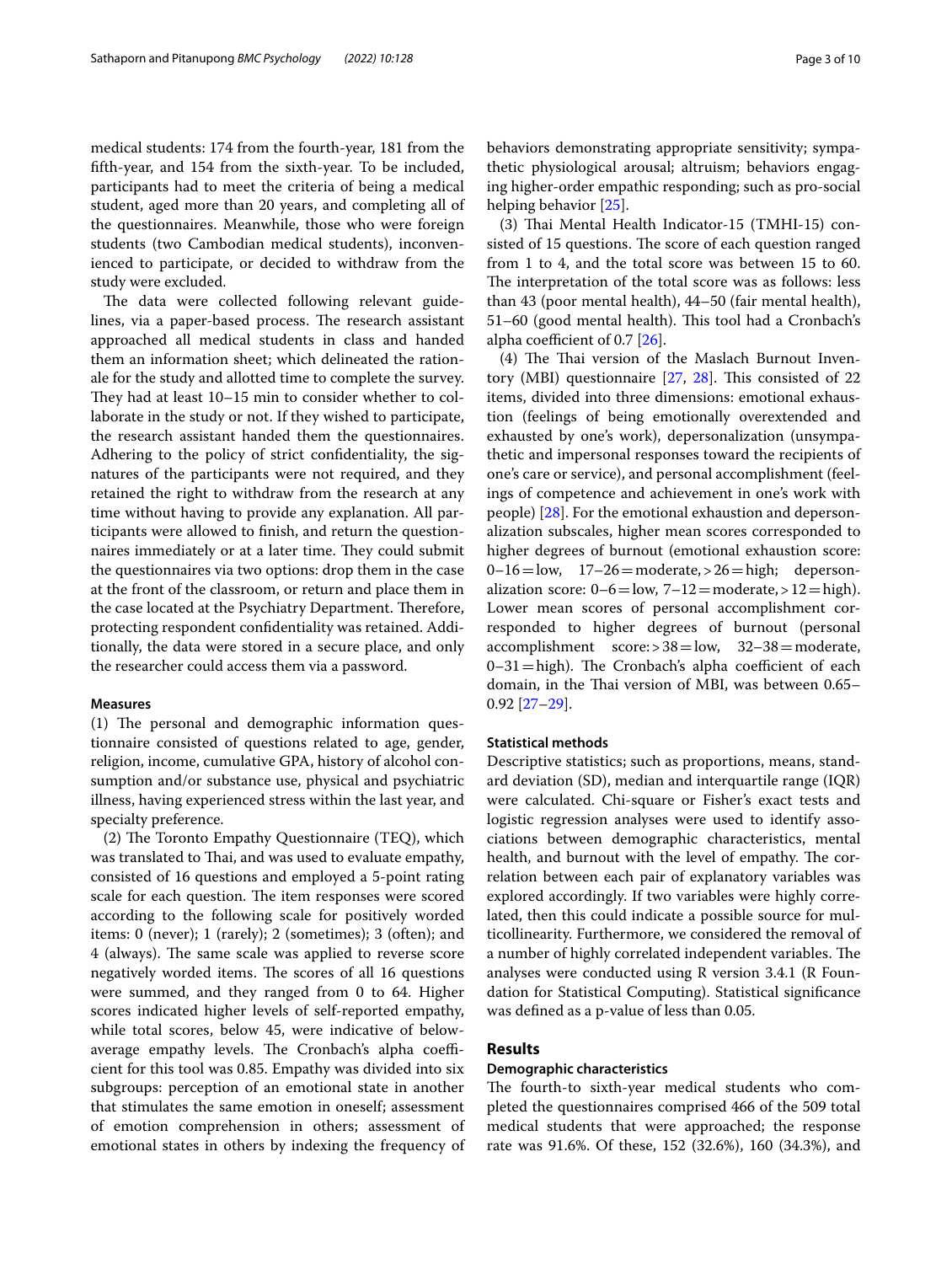154 (33.0%) were fourth, ffth, and sixth-year, respectively. Demographic characteristics were shown in Table [1](#page-3-0). The majority of participants were female (56.2%), and Buddhist (78.5%). Overall, their mean age was  $23.1 \pm 1.4$  years, and the accumulative GPA was  $3.2 \pm 0.3$ . No statistically signifcant diference in demographic data (gender, religion) was observed between the medical students, according to clinical-year level.

# **Empathy level**

The Toronto Empathy Questionnaire results revealed that 266 (57.1%) participants reported a below-average empathy level (Table [1](#page-3-0) and Fig. [1\)](#page-4-0). The median  $TEQ$ score (IQR) was 44 (40–48). Concerning a below-average empathy level, the gender proportion among male and female participants was 66.3% and 50.4%, respectively. Regarding the clinical-year level, the median TEQ score (IQR) of fourth-to sixth-year was 45 (40–48.2), 43 (40– 48), 43 (39–46), respectively (Table [2](#page-4-1)). A statistically signifcant diference in the total scores of empathy level was observed between the students according to clinical-year level via univariate analysis (P-value =  $0.039$ ) (Fig. [1\)](#page-4-0).

According to six TEQ subgroups, the results showed that the assessment of emotion comprehension in others and altruism had the highest median TEQ subgroup score (IQR)  $[3 (2-3)$  and 3  $(2.7-3.3)$ , respectively]; whereas, behaviors engaging higher-order empathic responding exhibited the lowest median TEQ subgroup score (IQR) [2 (2–3)]: especially in sixth-year participants. A statistically signifcant diference in the level of empathy; sympathetic physiological arousal and behaviors engaging higher-order empathic responding were detected between the medical students according to the clinical-year level (p-value < 0.05) (Table [2\)](#page-4-1).

## <span id="page-3-1"></span>**Mental health**

According to the Thai Mental Health Indicator-15, 237 (50.9%) participants had fair mental health, and 138 (29.6%) participants had poor mental health (Table [1](#page-3-0)). No statistically signifcant diference in mental health was detected between the medical students according to the clinical-year level (Table [3\)](#page-5-0). Out of 41 participants who had psychiatric illnesses, 19 and 22 participants had poor and fair mental health, respectively. Concerning perceived stress, 444 (95.5%) participants reported having stress within a previous year. The most common stresses were medical course and examination (92.8%), learning environments (45.7%), and relationships with friends (29.1%).

### **Burnout**

The Maslach Burnout Inventory-Thai version finding indicated that 296 (63.5%) had high emotional <span id="page-3-0"></span>**Table 1** Demographic characteristics, mental health, and burnout categorized by the level of empathy

| <b>Variables</b>            | Total<br>$(n = 466)$ | Level of empathy | Chi <sup>2</sup> |                |
|-----------------------------|----------------------|------------------|------------------|----------------|
|                             |                      | <45              | $\geq$ 45        | P-value        |
|                             |                      | $(n=266)$        | $(n=200)$        |                |
| Gender                      |                      |                  |                  | < 0.001        |
| Male                        | 202 (43.3)           | 134 (50.4)       | 68 (34.3)        |                |
| Female                      | 262 (56.2)           | 132 (49.6)       | 130 (65.7)       |                |
| No answer                   | 2(0.4)               |                  |                  |                |
| Religion                    |                      |                  |                  | 0.521          |
| Buddhism                    | 366 (78.5)           | 211 (86.5)       | 155 (83.8)       |                |
| Islam, Christianity, others | 63 (13.5)            | 33 (13.5)        | 30(16.2)         |                |
| No answer                   | 37 (7.9)             |                  |                  |                |
| Physical illness            |                      |                  |                  | 0.994          |
| No                          | 396 (85.0)           | 226 (85.0)       | 170 (85.4)       |                |
| Yes                         | 69 (14.8)            | 40 (15.0)        | 29 (14.6)        |                |
| No answer                   | 1(0.2)               |                  |                  |                |
| Psychiatric illness         |                      |                  |                  | 0.371          |
| No                          | 420 (90.1)           | 241 (92.3)       | 179 (89.5)       |                |
| Yes                         | 41 (8.8)             | 20(7.7)          | 21 (10.5)        |                |
| No answer                   | 5(1.1)               |                  |                  |                |
| Alcohol consumption         |                      |                  |                  | 0.191          |
| No                          | 311 (66.7)           | 184 (69.7)       | 127 (63.5)       |                |
| Yes                         | 153 (32.8)           | 80 (30.3)        | 73 (36.5)        |                |
| No answer                   | 2(0.4)               |                  |                  |                |
| Substance use               |                      |                  |                  | 1 <sup>a</sup> |
| Νo                          | 459 (98.5)           | 262 (99.2)       | 197 (99.5)       |                |
| Yes                         | 3(0.6)               | 2(0.8)           | 1(0.5)           |                |
| No answer                   | 4(0.9)               |                  |                  |                |
| Specialty preference        |                      |                  |                  | 0.195          |
| General/not specified       | 158 (33.9)           | 98 (36.8)        | 60 (30.0)        |                |
| Major                       | 200 (42.9)           | 113 (42.5)       | 87 (43.5)        |                |
| Minor                       | 108 (23.2)           | 55 (20.7)        | 53 (26.5)        |                |
| Clinical year               |                      |                  |                  | 0.039          |
| 4 <sup>th</sup> Year        | 152 (32.6)           | 75 (28.2)        | 77 (38.5)        |                |
| 5 <sup>th</sup> Year        | 160 (34.3)           | 93 (35.0)        | 67 (33.5)        |                |
| 6 <sup>th</sup> Year        | 154 (33.0)           | 98 (36.8)        | 56 (28.0)        |                |
| Mental health               |                      |                  |                  | < 0.001        |
| Poor                        | 138 (29.6)           | 103 (38.7)       | 35 (17.5)        |                |
| Fair                        | 237 (50.9)           | 140 (52.6)       | 97 (48.5)        |                |
| Good                        | 91 (19.5)            | 23(8.6)          | 68 (34.0)        |                |
| <b>Burnout</b>              |                      |                  |                  |                |
| Emotional exhaustion        |                      |                  |                  | 0.043          |
| Low                         | 52 (11.2)            | 23(8.7)          | 29 (14.5)        |                |
| Moderate                    | 115 (24.7)           | 60(22.8)         | 55 (27.5)        |                |
| High                        | 296 (63.5)           | 180 (68.4)       | 116 (58.0)       |                |
| No answer                   | 3(0.6)               |                  |                  |                |
| Depersonalization           |                      |                  |                  | < 0.001        |
| Low                         | 143 (30.7)           | 59 (22.4)        | 84 (42.0)        |                |
| Moderate                    | 135 (29.0)           | 83 (31.6)        | 52 (26.0)        |                |
|                             |                      |                  |                  |                |
| High                        | 185 (39.7)           | 121 (46.0)       | 64 (32.0)        |                |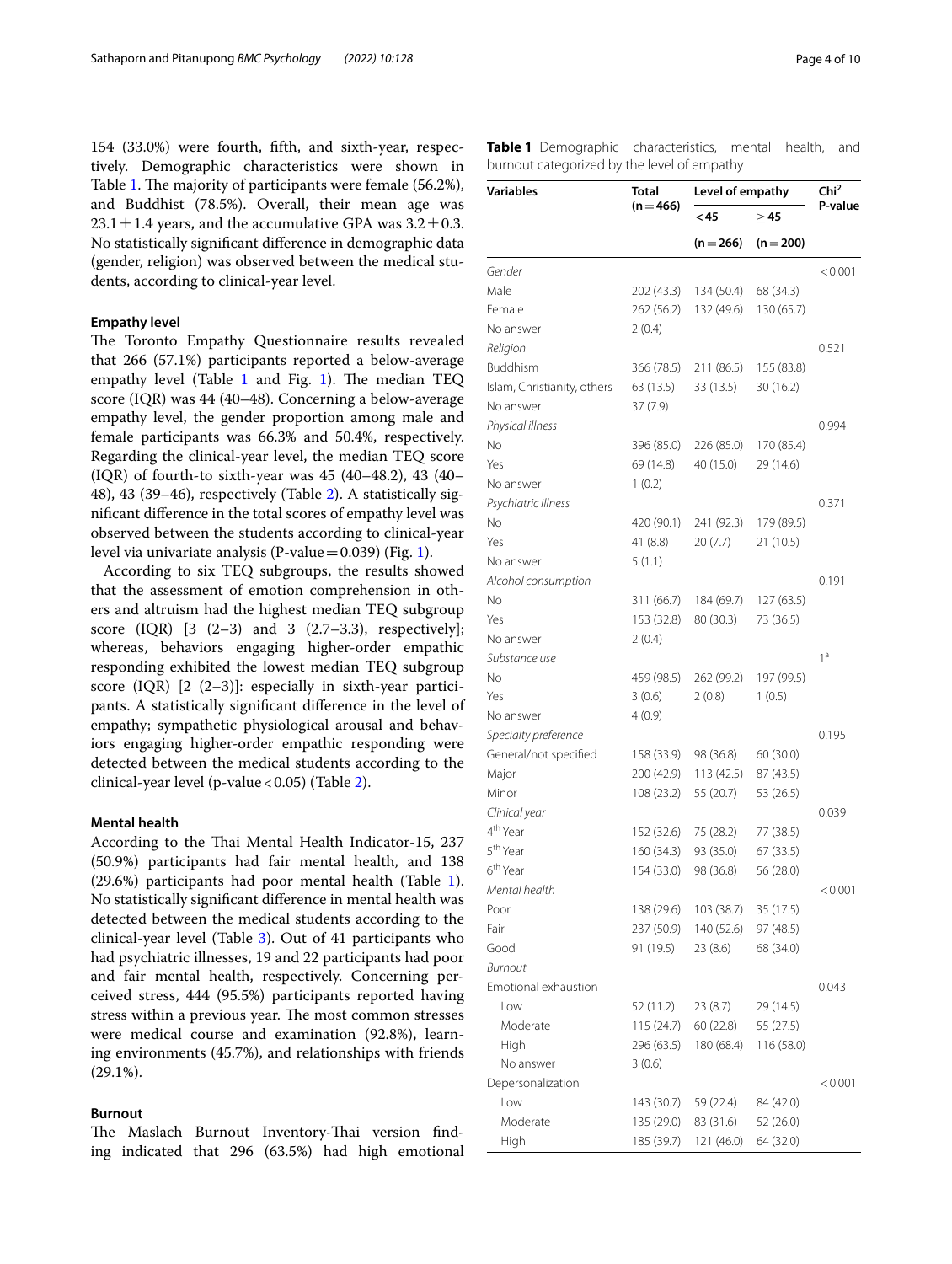# **Table 1** (continued)

| <b>Variables</b>            | <b>Total</b><br>$(n = 466)$ | Level of empathy | Chi <sup>2</sup>    |         |
|-----------------------------|-----------------------------|------------------|---------------------|---------|
|                             |                             | <45              | >45                 | P-value |
|                             |                             |                  | $(n=266)$ $(n=200)$ |         |
| No answer                   | 3(0.6)                      |                  |                     |         |
| Personal accomplishment     |                             |                  |                     | 0.077   |
| l ow                        |                             |                  |                     |         |
| Moderate                    | 13(2.8)                     | 11(4.2)          | 2(1.0)              |         |
| High                        | 450 (96.6)                  | 252 (95.8)       | 198 (99.0)          |         |
| No answer                   | 3(0.6)                      |                  |                     |         |
| Having stress within 1 year |                             |                  |                     | 0.253   |
| No                          | 21(4.5)                     | 15(5.7)          | 6(3.0)              |         |
| Yes                         | 444 (95.5)                  | 250 (94.3)       | 194 (97.0)          |         |
| No answer                   | 1(0.2)                      |                  |                     |         |

<sup>a</sup> Fisher's exact test



exhaustion, and another 185 (39.7%) had high depersonalization scores. No one perceived themselves as having low personal accomplishment, with almost all of them (96.6%) stating a high level of personal accomplishment (Table  $1$  and Fig. [2\)](#page-6-0). The median score (IQR) for emotional exhaustion, depersonalization, and personal accomplishment were 31 (22–40), 10 (5–15), and 12 (8–17.7), respectively. According to the burnout subpart, a statistically signifcant diference in emotional exhaustion and depersonalization was detected between the medical students according to the empathy level ( $p < 0.05$ ) and p-value <  $0.001$ , respectively) (Table [1\)](#page-3-0). Additionally, a statistically signifcant diference in depersonalization was also detected between the students according to clinical-year level  $(p < 0.001)$  (Table [3\)](#page-5-0).

# **Association between demographic characteristics, mental health, burnout, and level of empathy**

To identify factors associated with the level of empathy, demographic characteristics, specialty preference, mental health, and burnout were included in the univariate analysis. Variables with p-values of less than 0.2 from the univariate analysis were included in the initial model of the multiple logistic regression analysis (Table [1](#page-3-0)).

The multivariate analysis indicated statistically signifcant factors that improved the level of empathy were; female, low depersonalization level, and having fair to good mental health. Females identifed as having a higher empathy level than males, the adjusted odds ratio (AOR) was 1.92, and the 95% confdence interval (CI) was 1.27 to 2.91. Good mental health revealed a higher empathy level than poor mental health; the AOR (95%CI) was 7.93 (4.71,15.08). Low depersonalization showed a higher empathy level than high depersonalization; the AOR  $(95\%CI)$  was 1.69  $(1.03, 2.77)$  (Table [4\)](#page-6-1). The Variance Infation Factor (VIF) indicated a value, which was below 5, and closer to 1, in regards to all variables.

<span id="page-4-1"></span><span id="page-4-0"></span>**Table 2** Subgroups of empathy according to the Toronto Empathy Questionnaire

| Domain of empathy                                                                                                        | Median (IQR)     |                  |                  |                  |
|--------------------------------------------------------------------------------------------------------------------------|------------------|------------------|------------------|------------------|
|                                                                                                                          | <b>Total</b>     | 4th year         | 5th year         | 6th year         |
|                                                                                                                          | $(n = 466)$      | $(n=152)$        | $(n=160)$        | $(n=154)$        |
| Perception of an emotional state in another that stimulates the same emotion in<br>oneself                               | $2.5(2.0-3.0)$   | $2.5(2.0-3.0)$   | $2.5(2.5-3.0)$   | $2.5(2.0-3.0)$   |
| Assessment of emotion comprehension in others                                                                            | $3.0(2.0 - 3.0)$ | $3.0(2.0 - 3.0)$ | $3.0(2.0-3.0)$   | $3.0(2.0 - 3.0)$ |
| Assessment of emotional states in others by indexing the frequency of behaviors<br>demonstrating appropriate sensitivity | $2.6(2.4-3.0)$   | $2.8(2.4-3.2)$   | $3.0(2.6 - 3.2)$ | $2.6(2.4-3.0)$   |
| Sympathetic physiological arousal*                                                                                       | $2.8(2.5-3.0)$   | $2.7(2.5-3.0)$   | $2.8(2.5-3.2)$   | $2.8(2.5-3.0)$   |
| Altruism                                                                                                                 | $3.0(2.7 - 3.3)$ | $3.0(2.7 - 3.7)$ | $3.3(3.0-3.7)$   | $3.0(2.7 - 3.3)$ |
| Behaviors engaging higher-order empathic responding*                                                                     | $2.0(2.0-3.0)$   | $3.0(2.0-3.0)$   | $3.0(2.0-3.0)$   | $2.0(2.0-3.0)$   |
| Total score *                                                                                                            | 44.0 (40.0-48.0) | 45.0 (40.0-48.2) | 43.0 (40.0-48.0) | 43.0 (39.0-46.0) |

\*Statistically signifcant diference between clinical-year (Kruskal–Wallis test p-value<0.05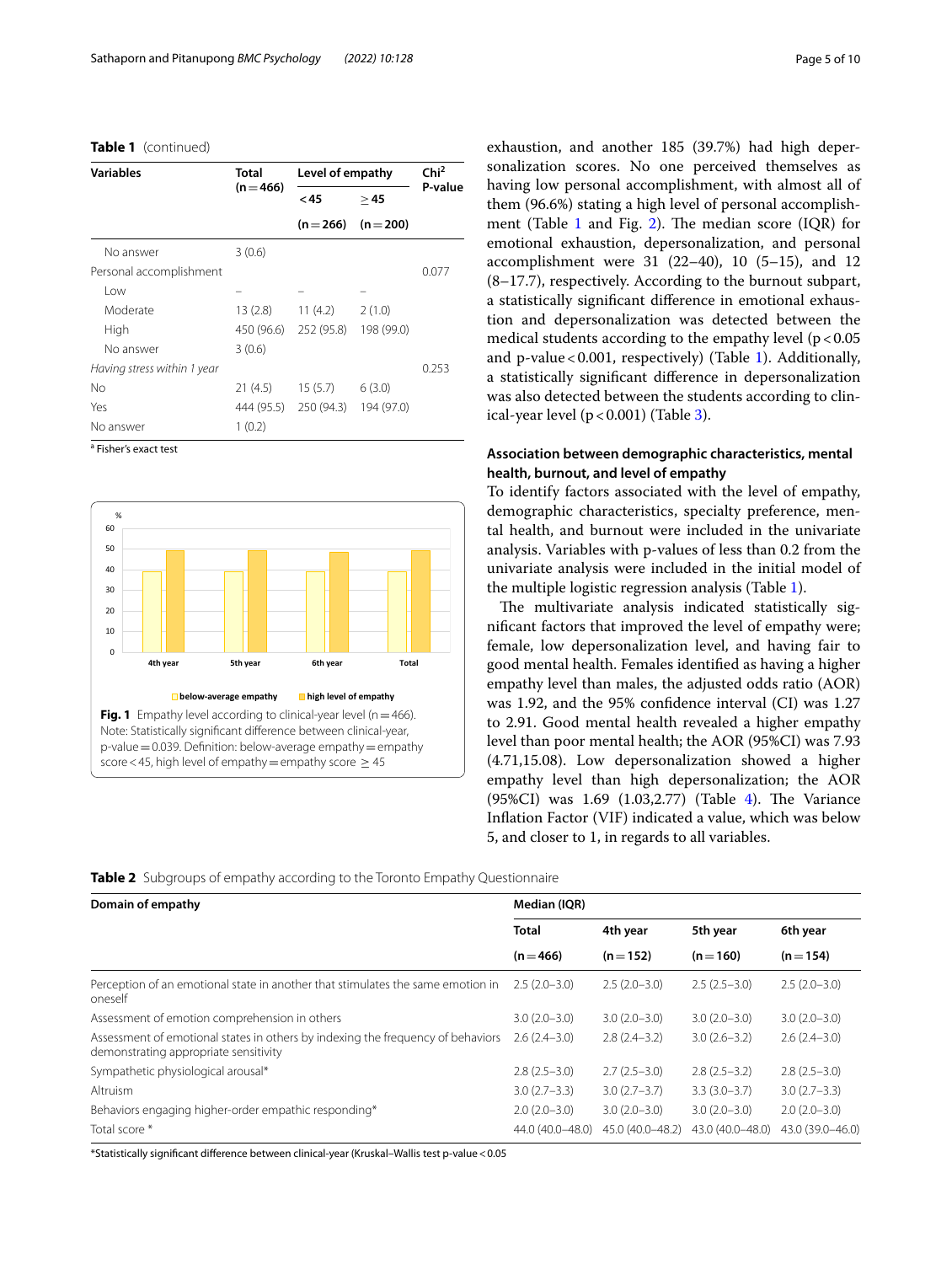# <span id="page-5-0"></span>**Table 3** Demographic characteristics, mental health, burnout and empathy; categorized by clinical-year level

| Demographic characteristics, mental<br>health, burnout and empathy | <b>Total</b><br>$(n = 466)$ | Number (%)             | Chi <sup>2</sup>        |                         |                    |
|--------------------------------------------------------------------|-----------------------------|------------------------|-------------------------|-------------------------|--------------------|
|                                                                    |                             | 4th year               | 5th year<br>$(n = 160)$ | 6th year<br>$(n = 154)$ | P-value            |
|                                                                    |                             | $(n = 152)$            |                         |                         |                    |
| Gender                                                             |                             |                        |                         |                         | 0.087              |
| Male                                                               | 202 (43.3)                  | 70 (46.4)              | 76 (47.8)               | 56 (36.4)               |                    |
| Female                                                             | 262 (56.2)                  | 81 (53.6)              | 83 (52.2)               | 98 (63.6)               |                    |
| No answer                                                          | 2(0.4)                      |                        |                         |                         |                    |
| Religion                                                           |                             |                        |                         |                         | 0.775              |
| Buddhism                                                           | 366 (78.5)                  | 120 (86.3)             | 129 (86.0)              | 117 (83.6)              |                    |
| Islam, Christianity, others                                        | 63 (13.5)                   | 19 (13.7)              | 21 (14.0)               | 23 (16.4)               |                    |
| No answer                                                          | 37(7.9)                     |                        |                         |                         |                    |
| Physical illness                                                   |                             |                        |                         |                         | 0.010              |
| No                                                                 | 396 (85.0)                  | 118(78.1)              | 144 (90.0)              | 134 (87.0)              |                    |
| Yes                                                                | 69 (14.8)                   | 33 (21.9)              | 16 (10.0)               | 20 (13.0)               |                    |
| No answer                                                          | 1(0.2)                      |                        |                         |                         |                    |
| Psychiatric illness                                                |                             |                        |                         |                         | 0.580              |
| No                                                                 | 420 (90.1)                  | 135 (89.4)             | 143 (91.1)              | 142 (92.8)              |                    |
| Yes                                                                | 41 (8.8)                    | 16(10.6)               | 14(8.9)                 | 11(7.2)                 |                    |
| No answer                                                          | 5(1.1)                      |                        |                         |                         |                    |
| Alcohol consumption                                                |                             |                        |                         |                         | 0.113              |
| No                                                                 | 311 (66.7)                  | 101 (66.9)             | 98 (61.6)               | 112(72.7)               |                    |
| Yes                                                                | 153 (32.8)                  | 50(33.1)               | 61 (38.4)               | 42 (27.3)               |                    |
| No answer                                                          | 2(0.4)                      |                        |                         |                         |                    |
| Substance use                                                      |                             |                        |                         |                         | 0.777 <sup>a</sup> |
| No                                                                 | 459 (98.5)                  | 148 (100)              | 158 (98.8)              | 153 (99.4)              |                    |
| Yes                                                                | 3(0.6)                      | 0(0)                   | 2(1.2)                  | 1(0.6)                  |                    |
| No answer                                                          | 4(0.9)                      |                        |                         |                         |                    |
| Specialty preference                                               |                             |                        |                         |                         | 0.363              |
| General / not specified                                            | 158 (33.9)                  | 55 (36.2)              | 60 (37.5)               | 43 (27.9)               |                    |
| Major                                                              | 200 (42.9)                  | 60 (39.5)              | 66 (41.2)               | 74 (48.1)               |                    |
| Minor                                                              | 108 (23.2)                  | 37 (24.3)              | 34 (21.2)               | 37 (24.0)               |                    |
| Level of empathy                                                   |                             |                        |                         |                         | 0.039              |
| $<$ 45                                                             | 266 (57.1)                  | 75 (49.3)              | 93 (58.1)               | 98 (63.6)               |                    |
| $\geq45$                                                           | 200 (42.9)                  | 77 (50.7)              | 67(41.9)                | 56 (36.4)               |                    |
| Mental health                                                      |                             |                        |                         |                         | 0.209              |
| Poor                                                               | 138 (29.6)                  |                        | 54 (33.8)               |                         |                    |
| Fair                                                               | 237 (50.9)                  | 38 (25.0)<br>77 (50.7) | 76 (47.5)               | 46 (29.9)<br>84 (54.5)  |                    |
| Good                                                               | 91 (19.5)                   | 37(24.3)               | 30 (18.8)               | 24 (15.6)               |                    |
| <b>Burnout</b>                                                     |                             |                        |                         |                         |                    |
| Emotional exhaustion                                               |                             |                        |                         |                         | 0.092              |
|                                                                    | 52(11.2)                    |                        |                         |                         |                    |
| Low                                                                |                             | 14(9.3)                | 19 (11.9)               | 19 (12.4)               |                    |
| Moderate                                                           | 115(24.7)                   | 48 (31.8)              | 29 (18.2)               | 38 (24.8)               |                    |
| High                                                               | 296 (63.5)                  | 89 (58.9)              | 111 (69.8)              | 96(62.7)                |                    |
| No answer                                                          | 3(0.6)                      |                        |                         |                         |                    |
| Depersonalization                                                  |                             |                        |                         |                         | < 0.001            |
| Low                                                                | 143 (30.7)                  | 59 (39.1)              | 50 (31.4)               | 34 (22.2)               |                    |
| Moderate                                                           | 135 (29.0)                  | 50(33.1)               | 49 (30.8)               | 36 (23.5)               |                    |
| High                                                               | 185 (39.7)                  | 42 (27.8)              | 60 (37.7)               | 83 (54.2)               |                    |
| No answer                                                          | 3(0.6)                      |                        |                         |                         |                    |
| Personal accomplishment                                            |                             |                        |                         |                         | 0.094 <sup>a</sup> |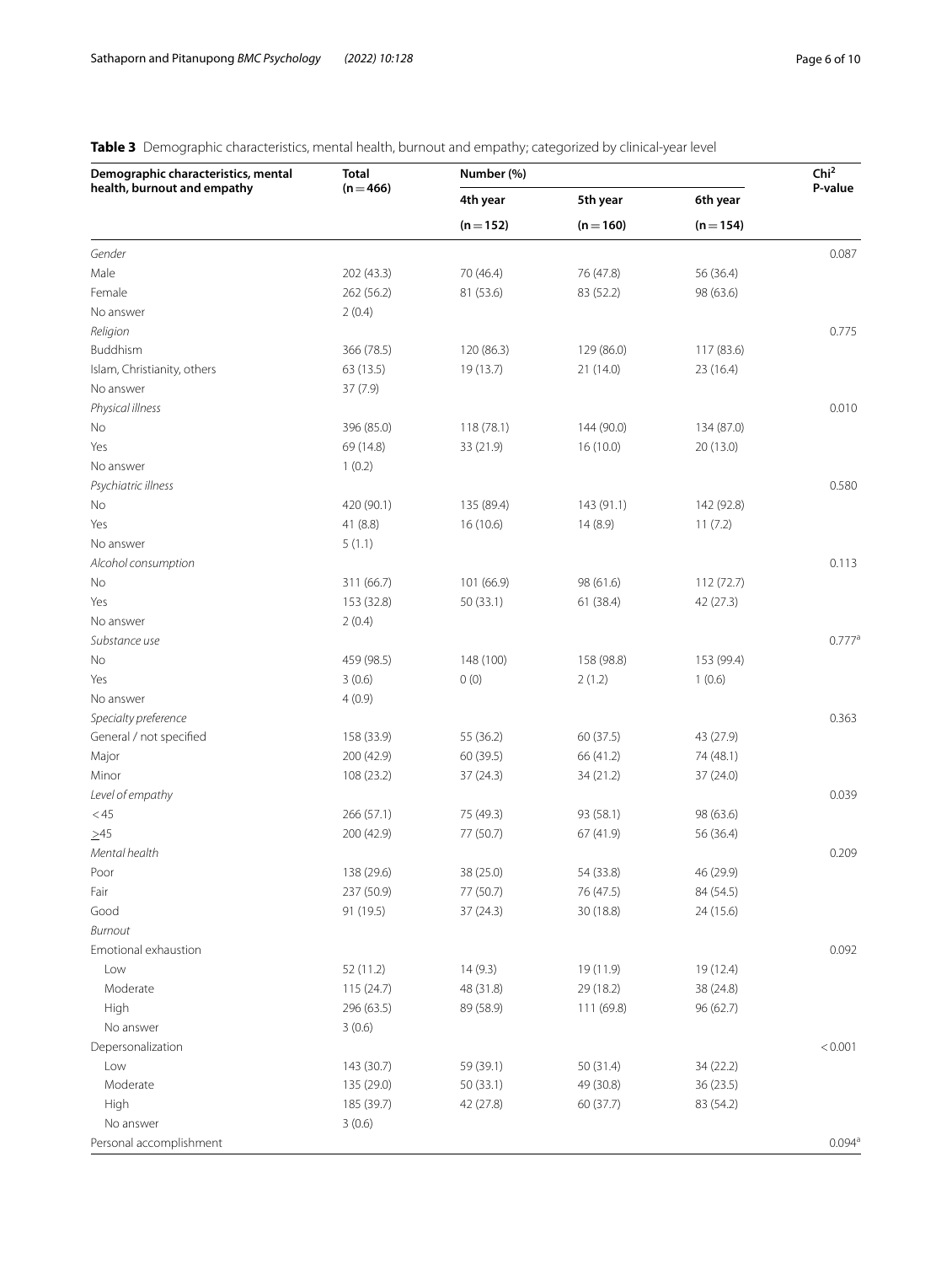| Demographic characteristics, mental<br>health, burnout and empathy | <b>Total</b> | Number (%)            |                       |                       | Chi <sup>2</sup> |
|--------------------------------------------------------------------|--------------|-----------------------|-----------------------|-----------------------|------------------|
|                                                                    | $(n = 466)$  | 4th year<br>$(n=152)$ | 5th year<br>$(n=160)$ | 6th year<br>$(n=154)$ | P-value          |
|                                                                    |              |                       |                       |                       |                  |
| Moderate                                                           | 13(2.8)      | 8(5.3)                | 2(1.3)                | 3(2.0)                |                  |
| High                                                               | 450 (96.6)   | 143 (94.7)            | 157 (98.7)            | 150 (98.0)            |                  |
| No answer                                                          | 3(0.6)       |                       |                       |                       |                  |
| Having stress within 1 year                                        |              |                       |                       |                       | 0.258            |
| No.                                                                | 21(4.5)      | 4(2.6)                | 7(4.4)                | 10(6.5)               |                  |
| Yes                                                                | 444 (95.5)   | 148 (97.4)            | 153 (95.6)            | 143 (93.5)            |                  |
| No answer                                                          | 1(0.2)       |                       |                       |                       |                  |

### **Table 3** (continued)

<sup>a</sup> Fisher's exact test



<span id="page-6-1"></span><span id="page-6-0"></span>**Table 4** Factors associated with high levels of empathy

| <b>Factors</b>    | Crude OR<br>(95% CI) | Adjusted OR (95% CI) | P-value<br><b>LR-test</b> |
|-------------------|----------------------|----------------------|---------------------------|
| Gender            |                      |                      | 0.002                     |
| Male              | Reference            | Reference            |                           |
| Female            | 1.96 (1.34,2.86)     | 1.92 (1.27, 2.91)    |                           |
| Mental health     |                      |                      | < 0.001                   |
| Poor              | Reference            | Reference            |                           |
| Fair              | 1.99 (1.25,3.17)     | 1.81 (1.12,2.93)     |                           |
| Good              | 9.01(4.87,16.67)     | 7.93 (4.71,15.08)    |                           |
| Depersonalization |                      |                      | 0.016                     |
| High              | Reference            | Reference            |                           |
| Low               | 2.66 (1.69,4.17)     | 1.69 (1.03,2.77)     |                           |
| Moderate          | 1.16 (0.73,1.84)     | 0.82(0.49, 1.36)     |                           |

# **Discussion**

This study indicated that more than half (57.1%) of fourth-to sixth-year medical students understudy had below-average empathy levels, as indicated by a median TEQ score (IQR) of 44 (40–48). Comparing the level of empathy discovered in our study with those reported by prior study, it was similar to the one found by a study in Malaysia [\[30](#page-9-5)]. However, our level of empathy was lower than those found by a study in Turkey  $[31]$  $[31]$ . These variances might be due to diferences in population ethnicity, and culture. In this study, a statistically signifcant difference in the total score of empathy level was detected between medical students according to clinical-year level  $(P-value = 0.039)$  for univariate analysis. However, after adjusting for other variables in multivariate analysis, we didn't found a statistically signifcant diference between groups. This might indicate that level of empathy was not reduced with clinical training, like those found by the prior studies [[11,](#page-8-10) [30](#page-9-5), [31\]](#page-9-6). Moreover, the study of empathy among medical students, conducted at a Korean medical school, also revealed that later years of training were associated with signifcantly better empathy [[32\]](#page-9-7).

In terms of empathy subgroups, empathy encompasses cognitive and affective or emotional dimensions. The cognitive dimension refers to 'the ability to understand the patient's inner experiences and perspectives, and a capability to communicate this understanding' [\[33](#page-9-8)]; whereas, the afective dimension refers to 'the ability to imagine the patient's emotions and perspectives [\[34](#page-9-9)]. In this study, the assessment of emotion comprehension in others and altruism showed the highest empathy subgroup score; whereas, behaviors engaging higher-order empathic responding exhibited the lowest empathy subgroup score; especially in the sixth-year level. This might imply that most medical students were able to understand the patient's inner experience and imagine their emotions or perspectives. However, they might lack the ability to express or transfer their empathy toward others.

It was agreed that effective expression of empathy or good communication skills on the part of physicians should enable them to convey their actual feelings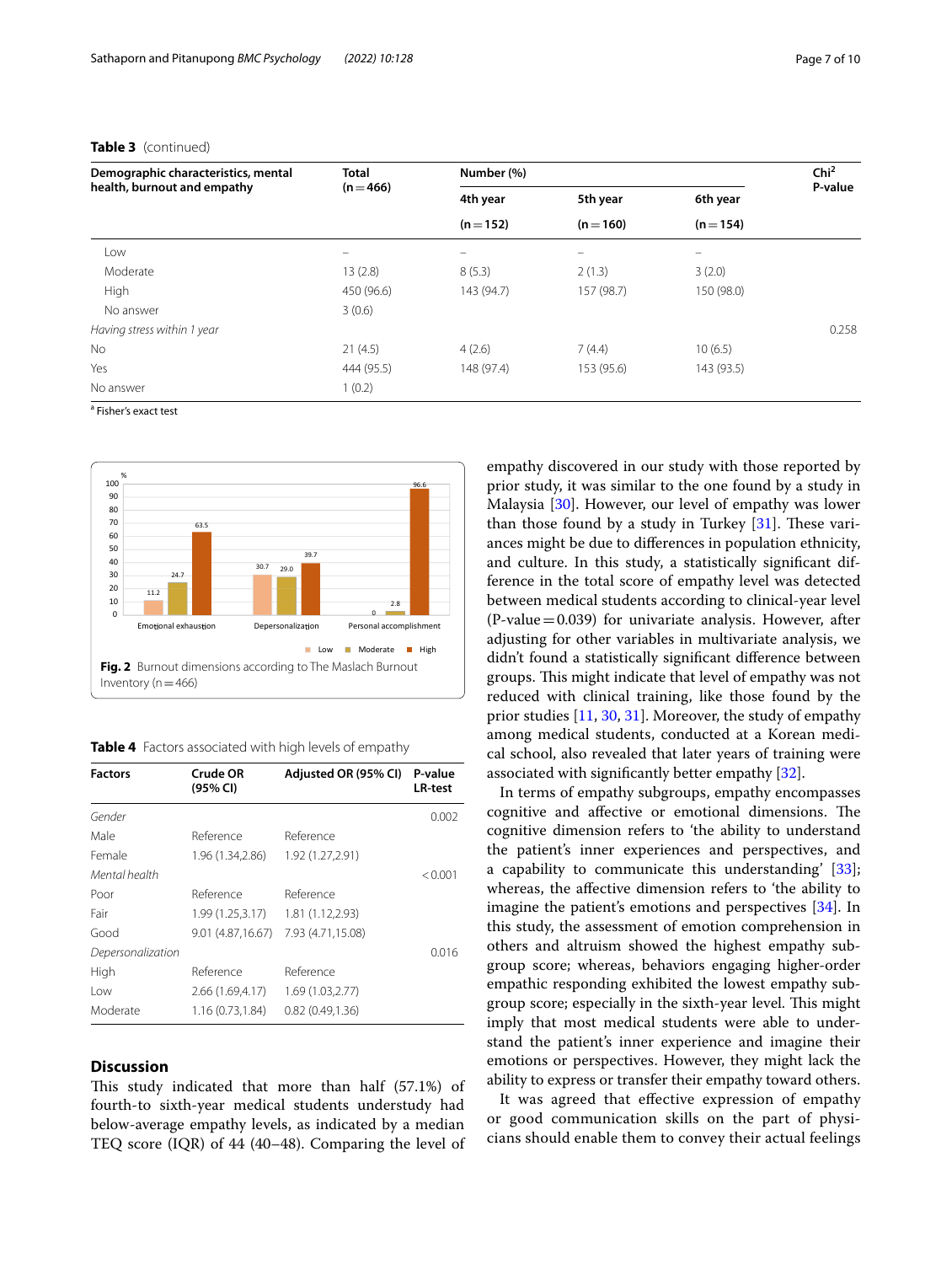or experiences to patients. Physicians who are poor communicators, and inept at expressing their feelings properly might be misunderstood by patients and people around them  $[35]$  $[35]$  $[35]$ . Then, the development and operation of empathy could be promoted by increasing: hands-on-experiences, possibilities to experience the patient's point of view, and ofering patient contact early in the curriculum. Besides these factors, students need support in refecting on their actions, behavior, and experiences with patients. Additionally, instructors need time and opportunities to refect on their communication with and treatment of patients, on their teaching behavior, and on their function as role models for treating patients empathically and preventing stress  $[10]$  $[10]$  $[10]$ .

In this study, statistically signifcant diferences in [empathy level](#page-3-1)s were detected between male and female medical students. Females had statistically signifcant higher scores of empathy than males; this was similar to those reported by prior studies [\[30](#page-9-5), [31](#page-9-6), [36](#page-9-11)]. Regarding gender diferences, educational intervention in all gender groups should be a cause for concern, because enhancing empathy levels will sequentially promote patient care [[36](#page-9-11)]. All medical students should be educated in a way that they learn both scientifc concepts of medicine, communicate with patients, and also learn how to empathize with them. They must learn how to treat patients, not just treat their diseases (37). Hence, medical school curriculums should go in the right direction, by focusing more on teaching adequate communication and interaction behaviors by covering all genders [[10,](#page-8-9) [38](#page-9-12)].

As for mental health and burnout syndrome, this study identifed the majority of clinical-year medical students revealed fair to good mental health, there was only 29.6% of them had poor mental health. The most common perceived stresses were medical course and examination, learning environments, and relationships with friends. Moreover, based on burnout syndrome, no one had a low personal accomplishment, and the majority of them perceived high personal accomplishment; even though they had high emotional exhaustion and high depersonaliszation scores. Additionally, statistically signifcant protective factors in regards to empathy levels were: female gender, good mental health, and low levels of depersonalization. Consequently, there were medical students with lower empathy levels without an association to all burnout dimensions. Medical students who had poor mental health and a high level of depersonalization, having high mental distance from one's feelings, might have negative feelings and attitudes toward patients, together with negative school and/or work experiences. This may be one of the causes in regards to negative emotion expression or having low empathy levels [[39\]](#page-9-13).

Concerning the efect of gender in regards to the brain and human behavior and more specifcally about empathy development; evidence suggests that there is male vs. female diferences in connection to the capacity for empathy. Females are portrayed as being more nurturing and empathetic, while males are portrayed as being less emotional and more cognition based. These diferences may afect how males and females' respond in regards to the diferent roles that they may have [[40](#page-9-14)]. According to these evidence, males may show higher levels of depersonalization or more mental distance from their feelings vs. females. This means that males may present as less empathic vs. females.

Finally, our medical education curriculum and educational environment should be reviewed, and the practical experiences should be made less stressful and promote good mental health for medical students [[10](#page-8-9)]. Additionally, it should devote more time to empathy education to prevent the decrease in [empathy level](#page-3-1)s, increase empathy [[36\]](#page-9-11), and develop the evidence-based guidelines on improving mental well-being in the workplace, prevention of depersonalization, or mental distance between medical students and patients in all genders and all educational phases.

This study had a few strengths and limitations worth mentioning. To our knowledge, this is the frst study that explored mental health, and burnout, as potential associating factors with the level of empathy among Thai, clinical-year medical students. However, this study had some limitations. It was a cross-sectional survey and utilized self-administered questionnaires; therefore, some misunderstanding regarding the intended meaning of the questions might have occurred. Nevertheless, to minimize this, questionnaires with good reliability were utilized (good Cronbach's alpha coefficient values). Regarding alcohol consumption and substance use, this study was limited by the aggregated data of substance use, because in Thailand all substances are illegal except kratom, THC, and CBD oil, alcohol drinking. Thus, we asked about history of substance abuse and alcohol drinking separately. Another drawback was that our data was quantitative, and the sample size was restricted to only medical students who graduated from one medical school. Hence, this dataset may not fairly represent the situation of all Thai medical students throughout the country.

Henceforward, studies are recommended to include all medical students attending all the faculties of medicine in Thailand. Therefore, a comprehensive multi-center study should be conducted. Moreover, other studies should employ more qualitative methods, survey medical students longitudinally, and include control groups.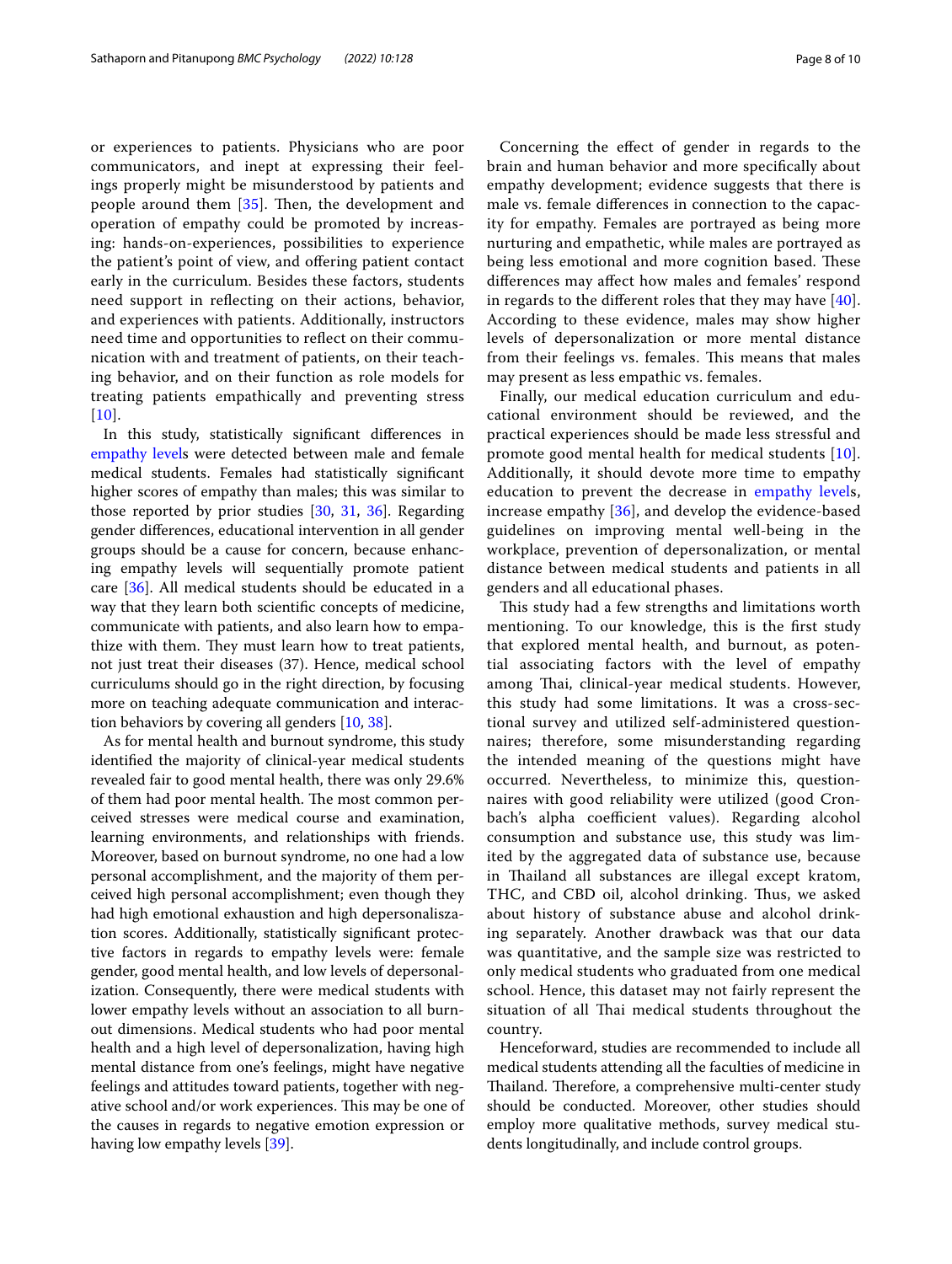# **Conclusion**

More than half of the clinical-year medical students had below-average empathy levels. However, they showed a higher score in the assessment of emotion comprehension in others and altruism; even though behaviors engaging higher-order empathic responding exhibited the lowest score. Female gender, better mental health, and low levels of depersonalization related to the improvement of the level of empathy. Therefore, medical educators should focus on measures that can increase empathy levels, for students of all genders and in all stages of their medical education, promoting wellbeing and preventing student 'burnout'.

#### **Abbreviations**

MBI: Maslach Burnout Inventory; TEQ: The Toronto Empathy Questionnaire; TMHI: Thai Mental Health Indicator.

### **Supplementary Information**

The online version contains supplementary material available at [https://doi.](https://doi.org/10.1186/s40359-022-00842-4) [org/10.1186/s40359-022-00842-4](https://doi.org/10.1186/s40359-022-00842-4).

<span id="page-8-24"></span>**Additional fle 1**. Raw data.

#### **Acknowledgements**

This study was fully supported by the Faculty of Medicine, Prince of Songkla University, Thailand.The authors appreciative the invaluable contribution of Ms. Kruewan Jongborwanwiwat and Mrs. Nisan Werachattawan related to the data analysis. In addition, we would like to show our gratitude to all the medical students who collaborated in this survey. Moreover, we genuinely appreciate the Office of International Affairs, Faculty of Medicine, Prince of Songkla University for their assistance in editing the manuscript.

#### **Author contributions**

KS and JP were involved in the conceptualization and design of the study, data collection and analysis, as well as the drafting of the manuscript, tables and fgures. All authors read and approved the fnal manuscript.

### **Funding**

This study had no funding.

### **Availability of data and materials**

All data generated or analysed during this study are included in this published article [and its Additional fle [1\]](#page-8-24).

### **Declarations**

#### **Ethics approval and consent to participate**

All stages of research were conducted following the Declaration of Helsinki and the Ethical Statements of the Ethics Committee of the Faculty of Medicine, Prince of Songkla University. This study was approved by the Ethics Committee of the Faculty of Medicine, Prince of Songkla University (REC: 64-135-3-1). Throughout the process, the participants could not be identifed, and the policy of strict confdentiality, therefore the informed consent was waived and approved by the Ethics Committee of the Faculty of Medicine, Prince of Songkla University.

# **Consent for publication**

Not applicable.

#### **Competing interests**

The authors declare that they have no conficts of interest.

#### **References**

- <span id="page-8-0"></span>1. Marcus ER. Empathy, humanism, and the professionalization process of medical education. Acad Med. 1999;74(11):1211–5.
- <span id="page-8-1"></span>2. Mehrabian A, Epstein N. A measure of emotional empathy. J Pers. 1972;40(4):525–43.
- <span id="page-8-2"></span>3. Cohen D, Strayer J. Empathy in conduct-disordered and comparison youth. Dev Psychol. 1996;32(6):988–98.
- <span id="page-8-3"></span>4. Davis MH. Measuring individual diferences in empathy: evidence for a multidimensional approach. J Pers Soc Psychol. 1983;44(1):113–26.
- <span id="page-8-4"></span>5. Carre A, Stefaniak N, D'Ambrosio F, Bensalah L, Besche-Richard C. The Basic Empathy Scale in adults (BES-A): factor structure of a revised form. Psychol Assess. 2013;25(3):679–91.
- <span id="page-8-5"></span>6. Buie DH. Empathy: its nature and limitations. J Am Psychoanal Assoc. 1981;29(2):281–307.
- <span id="page-8-6"></span>7. Elam CL. Use of "emotional intelligence" as one measure of medical school applicants' noncognitive characteristics. Acad Med. 2000;75(5):445–6.
- <span id="page-8-7"></span>Elam C, Stratton TD, Andrykowski MA. Measuring the emotional intelligence of medical school matriculants. Acad Med. 2001;76(5):507–8.
- <span id="page-8-8"></span>9. Hirsch EM. The role of empathy in medicine: a medical student's perspective. Virtual Mentor. 2007;9(6):423–7.
- <span id="page-8-9"></span>10. Pohontsch NJ, Stark A, Ehrhardt M, Kotter T, Scherer M. Infuences on students' empathy in medical education: an exploratory interview study with medical students in their third and last year. BMC Med Educ. 2018;18(1):231.
- <span id="page-8-10"></span>11. Chen D, Lew R, Hershman W, Orlander J. A cross-sectional measurement of medical student empathy. J Gen Intern Med. 2007;22(10):1434–8.
- <span id="page-8-11"></span>12. Hafferty FW, Franks R. The hidden curriculum, ethics teaching, and the structure of medical education. Acad Med. 1994;69(11):861–71.
- <span id="page-8-21"></span>13. Haferty FW. Beyond curriculum reform: confronting medicine's hidden curriculum. Acad Med. 1998;73(4):403–7.
- <span id="page-8-12"></span>14. Thomas MR, Dyrbye LN, Huntington JL, Lawson KL, Novotny PJ, Sloan JA, et al. How do distress and well-being relate to medical student empathy? A multicenter study. J Gen Intern Med. 2007;22(2):177–83.
- <span id="page-8-13"></span>15. Pitanupong J, Sathaporn K. The prevalence and factors associated with mistreatment perception among Thai medical students in a southern medical school. Siriraj Med J. 2019;71:310–7.
- <span id="page-8-14"></span>16. Shanafelt TD, Bradley KA, Wipf JE, Back AL. Burnout and self-reported patient care in an internal medicine residency program. Ann Intern Med. 2002;136(5):358–67.
- <span id="page-8-15"></span>17. Bellini LM, Baime M, Shea JA. Variation of mood and empathy during internship. JAMA. 2002;287(23):3143–6.
- <span id="page-8-16"></span>18. Kotter T, Wagner J, Bruheim L, Voltmer E. Perceived Medical School stress of undergraduate medical students predicts academic performance: an observational study. BMC Med Educ. 2017;17(1):256.
- <span id="page-8-17"></span>19. Karimi FZ, Abdollahi M. Factors afecting empathy with patient among healthcare provider students: a structural equation modeling study. Indian J Crit Care Med. 2019;23(9):396–9.
- <span id="page-8-18"></span>20. Elayyan M, Rankin J, Chaarani MW. Factors affecting empathetic patient care behaviour among medical doctors and nurses: an integrative literature review. East Mediterr Health J. 2018;24(3):311–8.
- <span id="page-8-19"></span>21. Atroszko PA, Demetrovics Z, Griffiths MD. Work addiction, obsessivecompulsive personality disorder, burn-out, and global burden of disease: implications from the ICD-11. Int J Environ Res Public Health. 2020;17(2):660.
- <span id="page-8-20"></span>22. Pavlova A, Wang CXY, Boggiss AL, O'Callaghan A, Consedine NS. Predictors of physician compassion, empathy, and related constructs: a systematic review. J Gen Intern Med. 2022;37(4):900–11.
- <span id="page-8-22"></span>23. Thirioux B, Birault F, Jaafari N. Empathy is a protective factor of burnout in physicians: new neuro-phenomenological hypotheses regarding empathy and sympathy in care relationship. Front Psychol. 2016;7:763.
- <span id="page-8-23"></span>24. Jumroonrojana K, Zartrungpak S. Development of the Jefferson Scale of Physician Empathy-Student Version (Thai Version). J Psychiatr Assoc Thailand. 2012;57:213–24.